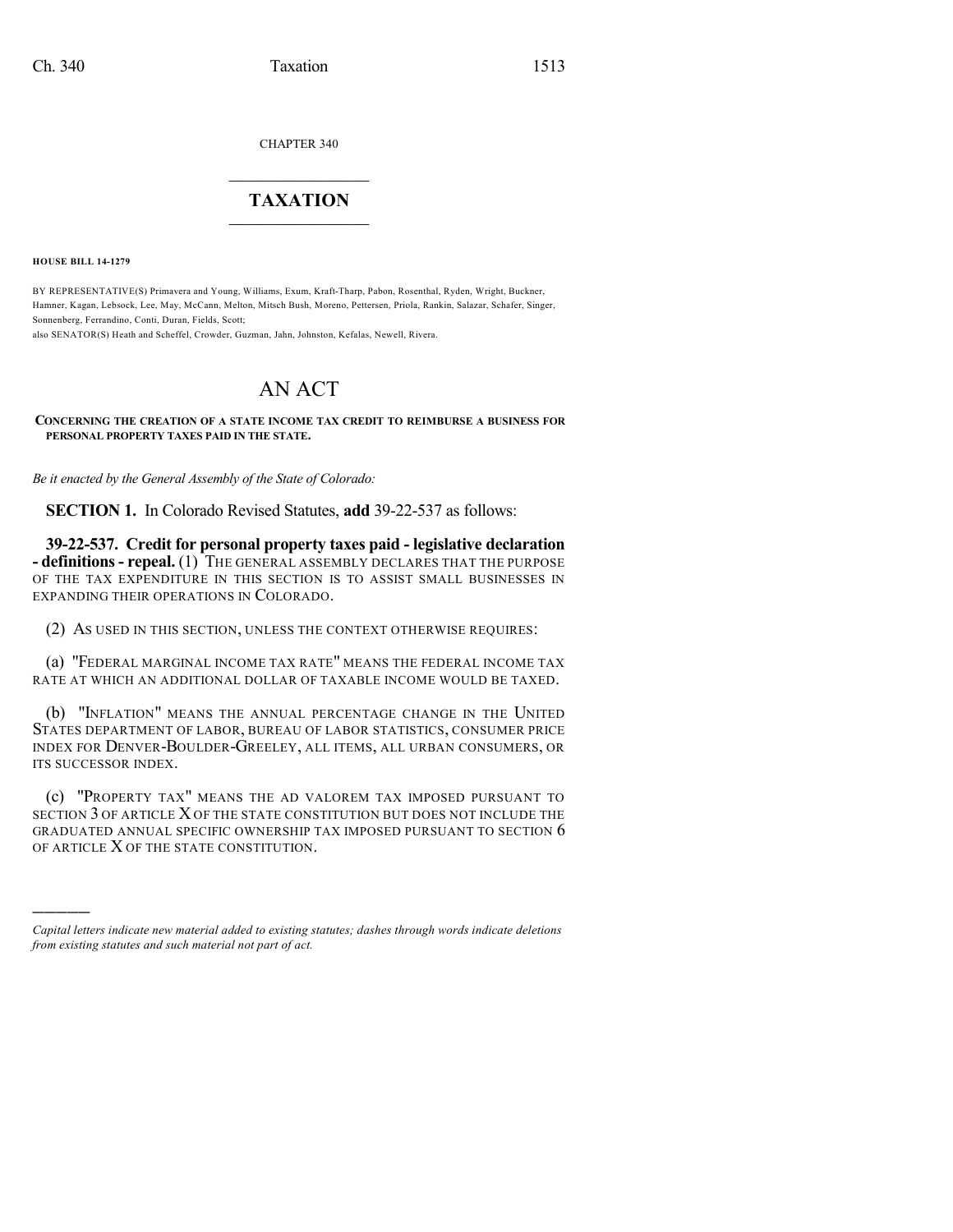(d) "TAXPAYER"INCLUDES AN ORGANIZATION EXEMPT FROM FEDERAL TAXATION PURSUANT TO SECTION 501 (c) OF THE INTERNAL REVENUE CODE.

(3)(a) FOR ANY INCOME TAX YEAR COMMENCING ON OR AFTER JANUARY 1,2015, BUT PRIOR TO JANUARY 1, 2020, A TAXPAYER WHO QUALIFIES UNDER PARAGRAPH (b) OF THIS SUBSECTION (3) IS ALLOWED A CREDIT AGAINST THE TAX IMPOSED BY THIS ARTICLE THAT IS EQUAL TO A PERCENTAGE OF THE PROPERTY TAXES PAID FOR PERSONAL PROPERTY IN COLORADO DURING THE INCOME TAX YEAR. FOR A GIVEN INCOME TAX YEAR,A TAXPAYER'S PERCENTAGE IS EQUAL TO ONE HUNDRED PERCENT MINUS THE SUM OF THE TAXPAYER'S FEDERAL MARGINAL INCOME TAX RATE FOR THE YEAR AND THE STATE INCOME TAX RATE FOR THE YEAR; EXCEPT THAT THE PERCENTAGE IS EQUAL TO ONE HUNDRED PERCENT FOR AN ORGANIZATION THAT:

(I) Is exempt from federal taxation pursuant to section  $501$  (c) of the INTERNAL REVENUE CODE; AND

(II) DOES NOT HAVE BUSINESS PERSONAL PROPERTY THAT IS USED IN A TRADE OR BUSINESS ON WHICH THE ORGANIZATION PAYS UNRELATED BUSINESS INCOME TAX.

(b) TO QUALIFY FOR A TAX CREDIT UNDER THIS SECTION, A TAXPAYER MUST HAVE FIFTEEN THOUSAND DOLLARS OR LESS WORTH OF PERSONAL PROPERTY ON WHICH PROPERTY TAXES ARE PAID IN COLORADO DURING AN INCOME TAX YEAR COMMENCING IN 2015, OR HAVE LESS THAN AN INFLATION-ADJUSTED AMOUNT FOR EACH INCOME TAX YEAR THEREAFTER. THESE ANNUAL LIMITS ARE BASED ON THE TOTAL ACTUAL VALUE OF THE TAXPAYER'S PERSONAL PROPERTY.

(c) A TAXPAYER MAY NOT CLAIM A TAX CREDIT UNDER THIS SECTION FOR THE PAYMENT OF DELINQUENT PROPERTY TAXES THAT WERE OWED FOR A PRIOR PROPERTY TAX YEAR.

(d) THE AMOUNT OF THE CREDIT UNDER THIS SECTION THAT EXCEEDS THE TAXPAYER'S INCOME TAXES DUE IS REFUNDED TO THE TAXPAYER.

(4) TO CLAIM A CREDIT UNDER THIS SECTION, A TAXPAYER MUST SUBMIT TO THE DEPARTMENT OF REVENUE A COPY OF A PROPERTY TAX STATEMENT DESCRIBED IN SECTION 39-10-103 FOR ALL OF THE TAXPAYER'S PERSONAL PROPERTY FOR THE PROPERTY TAX YEAR FOR WHICH THE CREDIT IS CLAIMED.

(5) THE DEPARTMENT OF REVENUE SHALL PROVIDE THE JOINT BUDGET COMMITTEE WITH A COPY OF THE PORTION OF THE 2017 TAX PROFILE AND EXPENDITURE REPORT CREATED PURSUANT TO SECTION 39-21-303 THAT RELATES TO THE CREDIT CREATED IN THIS SECTION.

(6) THIS SECTION IS REPEALED, EFFECTIVE JULY 1, 2022.

**SECTION 2. Act subject to petition - effective date.** This act takes effect at 12:01 a.m. on the day following the expiration of the ninety-day period after final adjournment of the general assembly (August 6, 2014, if adjournment sine die is on May 7, 2014); except that, if a referendum petition is filed pursuant to section  $1(3)$ of article V of the state constitution against this act or an item, section, or part of this act within such period, then the act, item, section, or part will not take effect